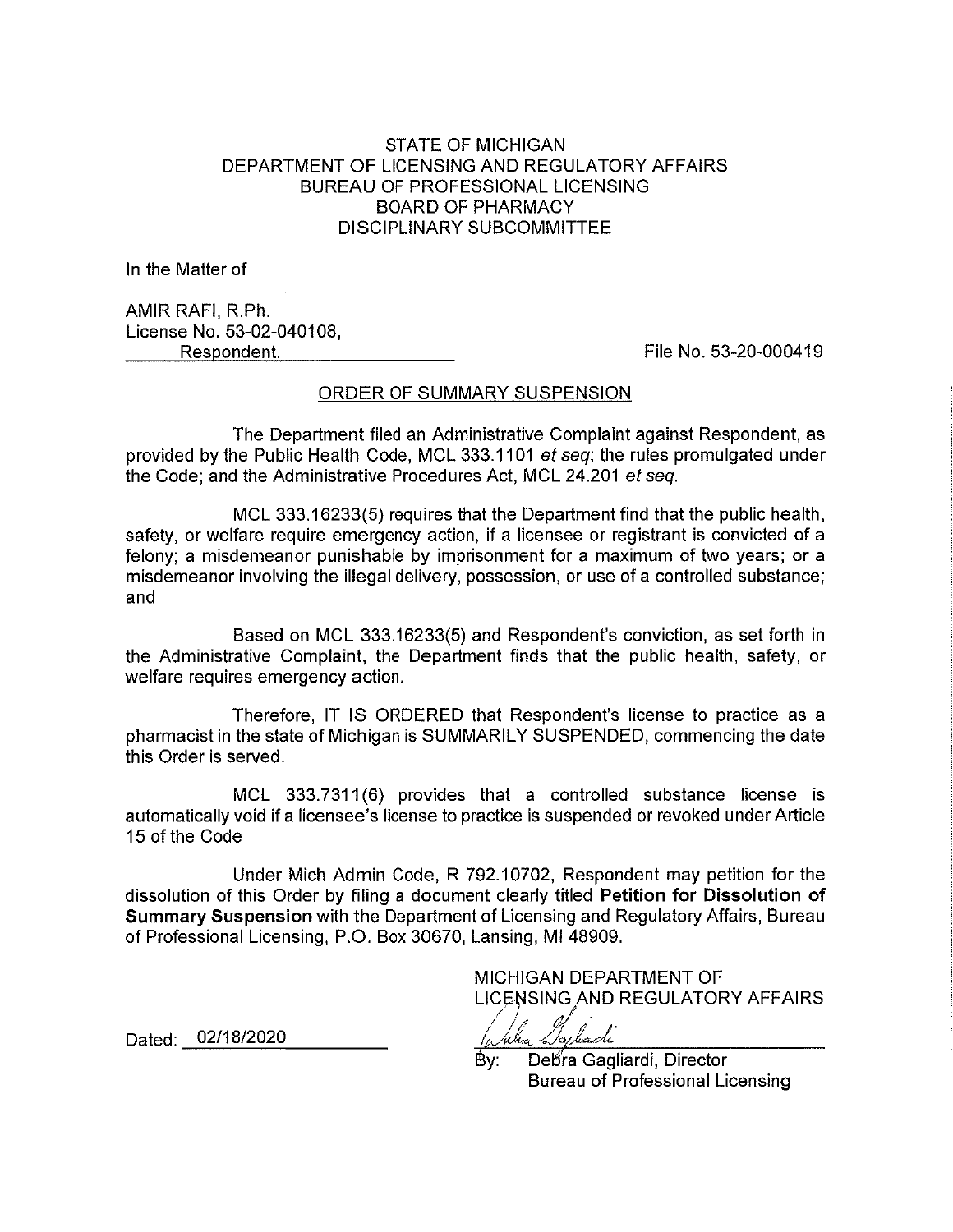# STATE OF MICHIGAN DEPARTMENT OF LICENSING AND REGULATORY AFFAIRS BUREAU OF PROFESSIONAL LICENSING BOARD OF PHARMACY DISCIPLINARY SUBCOMMITTEE

In the Matter of

AMIR RAFI, R.Ph. License No. 53-02-040108, Respondent.

File No. 53-20-000419

# ADMINISTRATIVE COMPLAINT

The Michigan Department of Licensing and Regulatory Affairs, by Debra Gagliardi, Director, Bureau of Professional Licensing, complains against Respondent as follows:

1. The Michigan Board of Pharmacy is an administrative agency established by the Public Health Code, MCL 333.1101 et seq. Pursuant to MCL 333.16226, the Board's Disciplinary Subcommittee is empowered to discipline persons for violations of the Public Health Code.

2. Respondent is licensed to practice as a pharmacist in the state of Michigan and holds a controlled substance license.

3. Pursuant to MCL 333.16233(5):

If a licensee or registrant is convicted of a felony; a misdemeanor punishable by imprisonment for a maximum term of 2 years; or a misdemeanor involving the illegal delivery, possession, or use of a controlled substance, the department shall find that the public health, safety, or welfare requires emergency action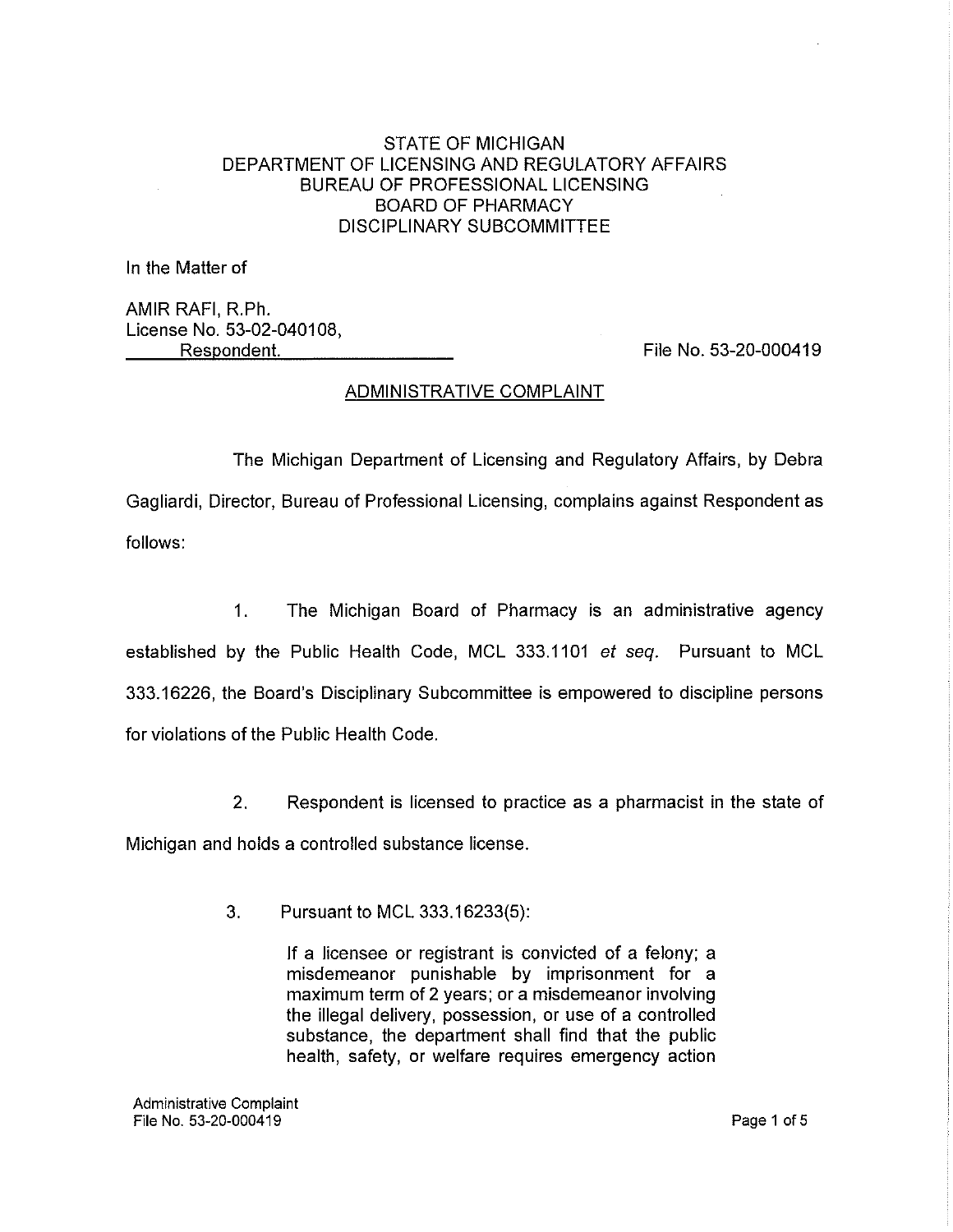and, in accordance with section 92 of the administrative procedures act of 1969, MCL 24.292, shall summarily suspend the licensee's license or the registrant's registration.

4. At all relevant times, Respondent was a pharmacist at Precare Pharmacy (facility) in Redford Township, Michigan.

5. From on or about January 2015 through on or about March 2018, Respondent engaged in a conspiracy whereby patients were taken by recruiters to select physicians who would prescribe the patients medically unnecessary schedule 2 controlled substances, often without ever seeing the patient. Next, the recruiters would transport the patients to select pharmacies where pharmacists, including Respondent, would fill these medically unnecessary prescriptions in exchange for cash payment from the recruiters. Finally, the recruiters would then sell the drugs on the street for a significant profit. The physicians and pharmacists in this scheme, including Respondent, were co-conspirators with the recruiters. Respondent issued approximately 11,130 unit doses of schedule 2 controlled substances in furtherance on the conspiracy.

6. On December 12, 2019, in the United States District Court - Eastern District of Michigan, Respondent was convicted of one felony count Conspiracy to Possess with Intent to Distribute and to Distribute Controlled Substances, in case number 0645 2:18CR20351(2). Respondent was sentenced to serve 18 months in the custody of the United States Bureau of Prisons (time served), followed by transfer of custody to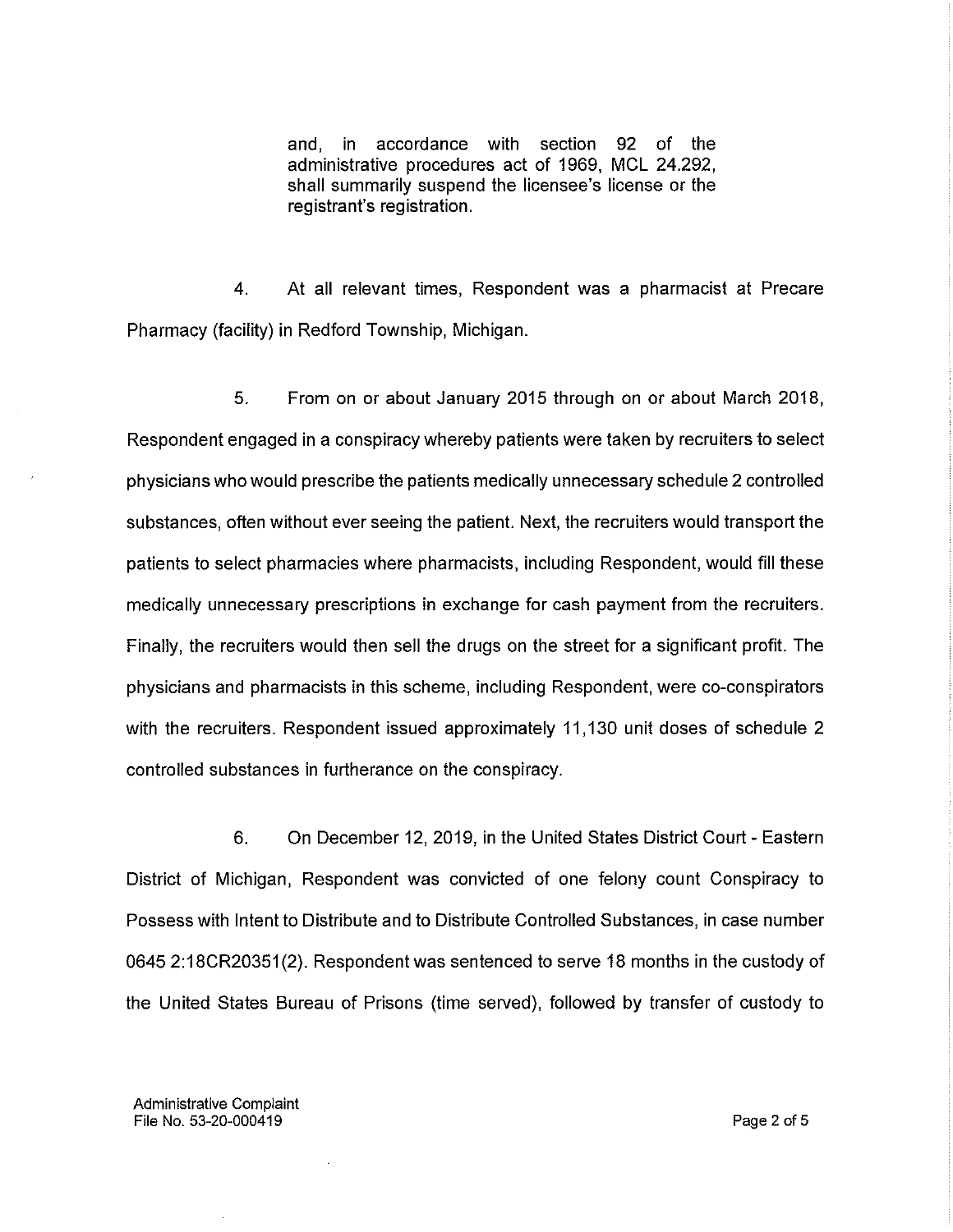Immigration and Customs Enforcement, and ordered to pay an assessment of \$100.00. A copy of the conviction documents, marked Exhibit A, is attached and incorporated.

# COUNT I

Respondent's conduct, as set forth above, evidences a violation of general duty, consisting of negligence or failure to exercise due care, including negligent delegation to or supervision of employees or other individuals, whether or not injury results, in violation of MCL 333.16221(a).

# COUNT II

Respondent's conduct, as set forth above, evidences a departure from, or failure to conform to, minimal standards of acceptable and prevailing practice for the health profession, whether or not actual injury to an individual occurs, in violation of MCL 333.16221(b)(i).

### **COUNT III**

Respondent's conviction for Conspiracy to Possess with Intent to Distribute and to Distribute Controlled Substances, as set forth above, constitutes a conviction of a felony, in violation of MCL 333.16221(b)(v).

Administrative Complaint File No. 53-20-000419 Page 3 of 5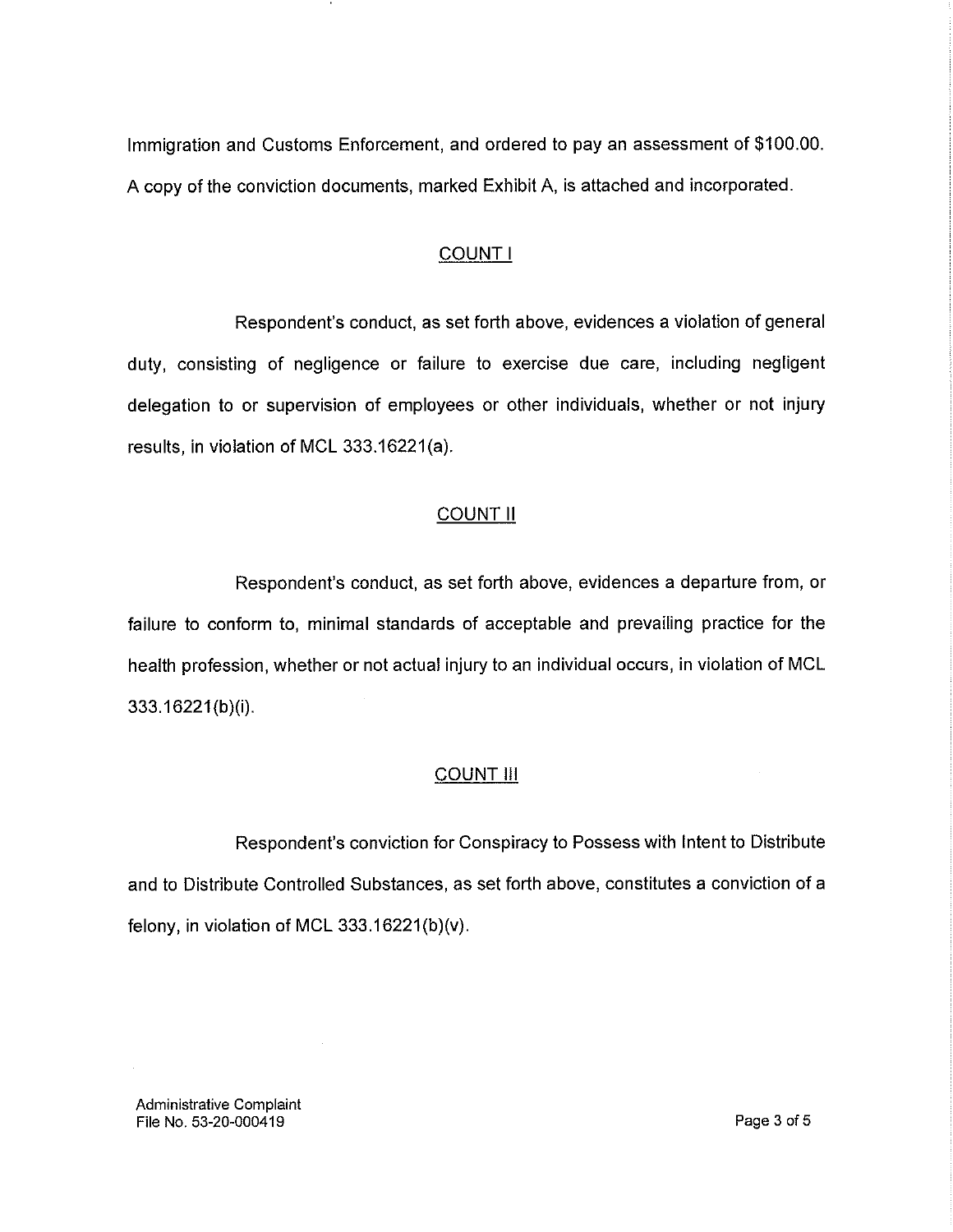### COUNT IV

Respondent's conduct demonstrates Respondent's lack of a "propensity on the part of the person to serve the public in the licensed area in a fair, honest, and open manner," MCL 338.41(1), and, accordingly, a lack of "good moral character," in violation of MCL 333.16221(b)(vi).

### COUNT V

Respondent's conduct, as set forth above, evidences selling, prescribing, giving away, or administering drugs for other than lawful diagnostic or therapeutic purposes, in violation of MCL 333.16221(c)(iv).

RESPONDENT IS NOTIFIED that, pursuant to MCL 333.16233(5), the Department states that the public health, safety, or welfare requires emergency action and, accordingly, Respondent's license to practice as a pharmacist shall be summarily suspended, pending a hearing and final determination of this matter.

RESPONDENT IS FURTHER NOTIFIED that, pursuant to MCL 333.16231(8), Respondent has 30 days from the date of receipt of this Complaint to answer this Complaint in writing and to show compliance with all lawful requirements for licensure. Respondent shall submit the response to the Bureau of Professional Licensing, Department of Licensing and Regulatory Affairs, P.O. Box 30670, Lansing, MI 48909.